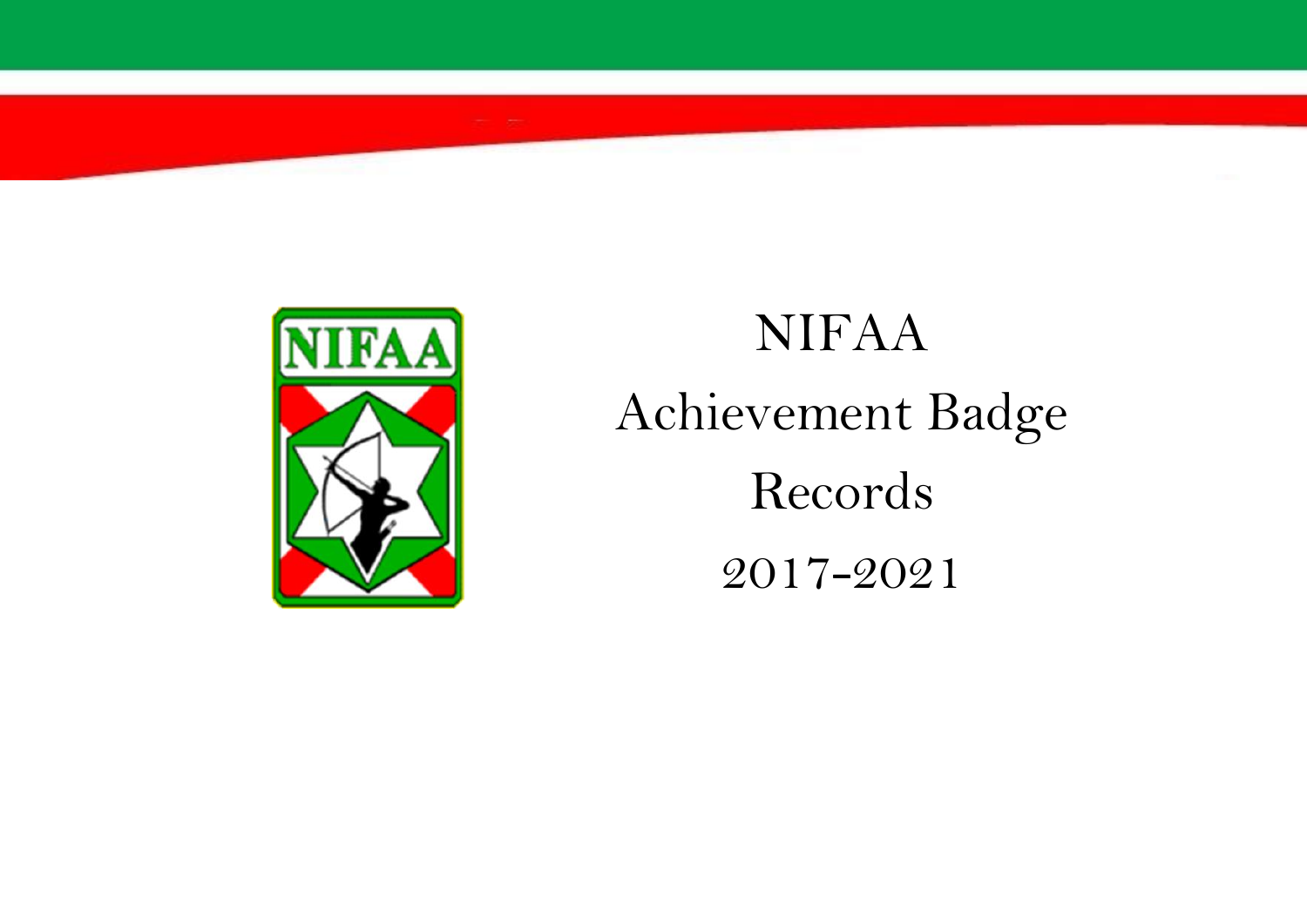| <b>NAME</b>            | <b>NIFAA NO.</b> | <b>BOWSTYLE</b> | <b>GOLD</b> | <b>SILVER</b>  | <b>BRONZE</b>          | <b>PURPLE</b>          | <b>BLUE</b>            | <b>GREEN</b>           |
|------------------------|------------------|-----------------|-------------|----------------|------------------------|------------------------|------------------------|------------------------|
|                        |                  |                 |             |                |                        |                        |                        |                        |
| <b>Adrian Chadwick</b> | 509/15           | <b>AMBHR</b>    |             |                |                        | <b>290 (F) WFAC</b>    | 279 (H) Champs         | 225 (H) KAC            |
|                        |                  |                 |             |                |                        | 2018                   | 2017                   | 2017                   |
| <b>Adrian White</b>    | 419/14           | <b>AMFU</b>     |             | 504 (H) Champs | 495 (H) Champs         |                        |                        | 332 (H) KAC            |
|                        |                  |                 |             | 2019           | 2017                   |                        |                        | 2017                   |
| <b>Aisling Molloy</b>  | 697/18           | <b>AFBU</b>     |             |                | 435 (H) UKIFAC<br>2018 | 412 (F) UKIFAC<br>2018 | 409 (H) DAC<br>2018    | 464 (H) DAC<br>2018    |
|                        |                  |                 |             |                |                        |                        |                        | 309(H) Champs          |
| <b>Alan Hughes</b>     | 434/14           | <b>AMFSR</b>    |             |                |                        |                        |                        | 2017                   |
|                        |                  |                 |             |                | 458 (H) Champs         | 406 (F) Champs         | <b>472 (H) FVAC</b>    | <b>410 (H) RVAC</b>    |
| <b>Alex McCubbin</b>   | 410/14           | <b>AMFU</b>     |             |                | 2018                   | 2018                   | 2018                   | 2017                   |
|                        |                  |                 |             |                |                        |                        | 354 (F) UKIFAC         | 358 (H) KAC            |
| <b>Alexander Blaha</b> | 308/13           | <b>CMFU</b>     |             |                |                        |                        | 2017                   | 2017                   |
| <b>Andres Botero</b>   | 582/16           | <b>AMFU</b>     |             |                | 478 (H) KAC            |                        |                        |                        |
|                        |                  |                 |             |                | 2017                   |                        |                        |                        |
| <b>Andrew Maybin</b>   | 529/15           | <b>AMLB</b>     |             |                |                        |                        |                        | 87 (F) KAC             |
|                        |                  |                 |             |                |                        |                        |                        | 2017                   |
| Anna Hunter            | 634/17           | <b>AFBU</b>     |             |                | 404 (F) LAC<br>2021    | 367 (H) DAC<br>2021    | 249 (H) Champs<br>2018 | 172 (H) Champs<br>2017 |
|                        |                  |                 |             | 500 (H) KAC    | 467 (H) KAC            | 427 (H) UKIFAC         | 409 (F) UKIFAC         | 181 (H) Champs         |
| <b>Ben Gibson</b>      | 523/15           | <b>AMFU</b>     |             | 2019           | 2018                   | 2017                   | 2017                   | 2017                   |
|                        |                  |                 |             |                |                        |                        |                        | 288 (H) KAC            |
| <b>Calum Gracey</b>    | 535/15           | <b>CMBBR</b>    |             |                |                        |                        |                        | 2017                   |
|                        |                  |                 |             |                |                        |                        |                        | 144 (F) LAC            |
| <b>Chloe McArthur</b>  | 295/13           | <b>AFBHR</b>    |             |                |                        |                        |                        | 2021                   |
| <b>Colin Morrison</b>  | 830/20           | <b>AMFU</b>     |             |                |                        |                        | <b>359 (F) RVAC</b>    |                        |
|                        |                  |                 |             |                |                        |                        | 2021                   |                        |
| <b>Conor Molloy</b>    | 525/15           | <b>AMFU</b>     |             |                |                        | 403 (F) LAC            | 236 (H) KAC            | 184 (F) KAC            |
|                        |                  |                 |             |                |                        | 2021                   | 2017                   | 2017                   |
| <b>Craig Armstrong</b> | 420/14           | <b>YAMFU</b>    |             | 519 (H) KAC    | 488 (F) KAC            |                        |                        |                        |
|                        |                  |                 |             | 2018           | 2017                   |                        |                        |                        |
| <b>Deidre Shannon</b>  | 005/12           | <b>AFFU</b>     |             |                | 449 (F) DAC<br>2018    | 402 (H) KAC<br>2018    | 244 (F) DAC<br>2017    | 204 (H) KAC<br>2017    |
|                        |                  |                 |             |                | 458 (F) UKIFAC         | 445 (F) DAC            | 426 (F) UKIFAC         | 457 (H) KAC            |
| <b>Ethan McKinney</b>  | 204/13           | <b>CMFU</b>     |             |                | 2018                   | 2018                   | 2017                   | 2017                   |
|                        |                  |                 |             | 504 (H) UKIFAC | 499 (H) Champs         | 486 (F) Champs         | 503 (H) DAC            | 482 (H) KAC            |
| <b>George Heath</b>    | 097/12           | <b>AMBU</b>     |             | 2017           | 2017                   | 2017                   | 2017                   | 2017                   |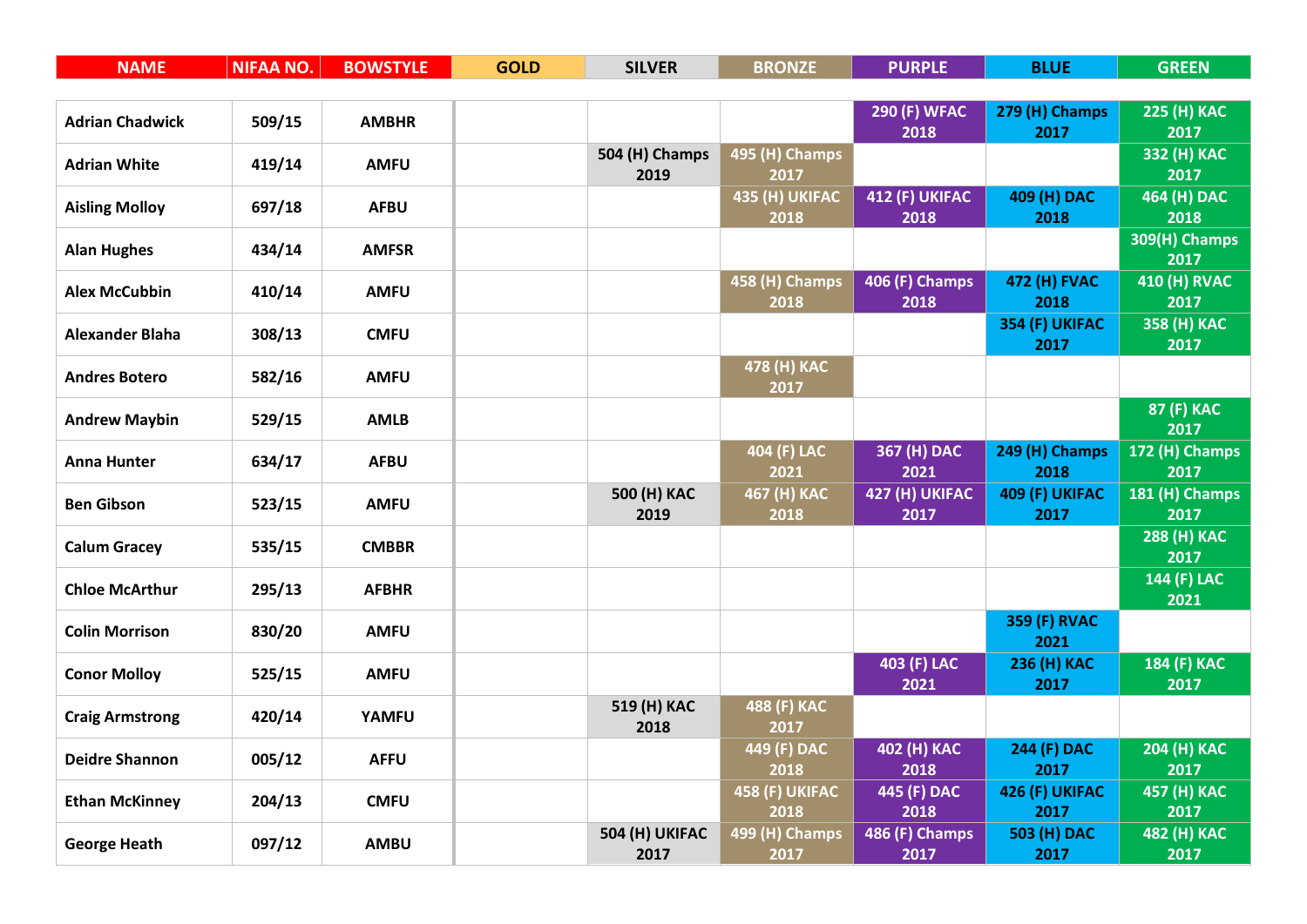| <b>NAME</b>              | <b>NIFAA NO.</b> | <b>BOWSTYLE</b> | <b>GOLD</b> | <b>SILVER</b>          | <b>BRONZE</b> | <b>PURPLE</b>  | <b>BLUE</b>         | <b>GREEN</b>              |
|--------------------------|------------------|-----------------|-------------|------------------------|---------------|----------------|---------------------|---------------------------|
|                          |                  |                 |             |                        |               |                |                     |                           |
| <b>Gordon Horner</b>     | 589/16           | AMHB/AMFU       |             |                        |               | 451 (H) KAC    | 142 (H) KAC         | 125 (F) KAC               |
|                          |                  |                 |             |                        |               | 2018           | 2017                | 2017                      |
| <b>Jack Doherty</b>      | 504/15           | <b>JMFSR</b>    |             | 409 (H) UKIFAC<br>2017 |               |                |                     | 388 (F) UKIFAC<br>2017    |
|                          |                  |                 |             |                        |               |                |                     | 171 (H) Champs            |
| <b>Jade Hunter</b>       | 684/17           | <b>YAFHB</b>    |             |                        |               |                |                     | 2018                      |
| <b>James McNeill</b>     | 755/19           | <b>AMLB</b>     |             |                        |               | 152 (H) DAC    | <b>109 (H) FVAC</b> | 61 (H) KAC                |
|                          |                  |                 |             |                        |               | 2021           | 2019                | 2019                      |
| <b>Joe Murphy</b>        | 104/12           | <b>AMFU</b>     |             | 518 (F) DAC            |               |                |                     |                           |
|                          |                  |                 |             | 2017<br>504 (H) KAC    | 509 (F) KAC   |                |                     |                           |
| <b>John Cairns</b>       | 009/12           | <b>AMFU</b>     |             | 2017                   | 2017          |                |                     |                           |
|                          |                  |                 |             |                        |               |                | 281 (H) KAC         | 277 (F) KAC               |
| <b>John Gracey</b>       | 452/14           | <b>AMBBR</b>    |             |                        |               |                | 2017                | 2017                      |
| Jolene Kohne             | 436/14           | <b>AFBBR</b>    |             |                        |               |                | 246 (H) DAC         |                           |
|                          |                  |                 |             |                        |               |                | 2017                |                           |
| Lauren Boyle             | 649/17           | <b>JFFU</b>     |             |                        |               |                |                     | 340 (H) KAC<br>2017       |
|                          |                  |                 |             |                        |               |                |                     | 435 (H) KAC               |
| <b>Lauren McConnell</b>  | 716/18           | <b>AFFU</b>     |             |                        |               |                |                     | 2019                      |
|                          |                  |                 |             |                        |               | 273 (H) UKIFAC | 221 (H) KAC         | 177 (H) UKIFAC            |
| <b>Makenna Chadwick</b>  | 459/14           | <b>YAFBHR</b>   |             |                        |               | 2018           | 2018                | 2017                      |
| <b>Malachy Scullion</b>  | 407/14           | <b>AMBHR</b>    |             |                        |               |                | 260 (H) KAC         | 292 (F) KAC               |
|                          |                  |                 |             |                        |               |                | 2017                | 2017                      |
| <b>Mark Boyle</b>        | 647/17           | <b>AMBBR</b>    |             |                        |               |                |                     | <b>277(H) KAC</b><br>2018 |
|                          |                  |                 |             |                        |               | 443 (F) Champs |                     |                           |
| <b>Mark Kinnear</b>      | 656/17           | <b>AMLB</b>     |             |                        |               | 2018           |                     | 99(H) KAC 2018            |
| <b>Mark Stockman</b>     |                  | <b>AMFU</b>     |             | 509 (F) UKIFAC         | 488 (H) KAC   | 472 (F) KAC    |                     |                           |
|                          | 320/13           |                 |             | 2018                   | 2017          | 2017           |                     |                           |
| <b>Matt Montgomery</b>   | 528/15           | <b>AMBU</b>     |             | 493 (H) KAC            |               |                |                     |                           |
|                          |                  |                 |             | 2017                   |               |                |                     |                           |
| <b>Max Jenney</b>        | 772/19           | <b>YAMHB</b>    |             |                        |               |                |                     | <b>61(F) LAC</b><br>2021  |
|                          |                  |                 |             |                        |               |                |                     | 403 (H) KAC               |
| <b>Myrtle McGuinness</b> | 597/17           | <b>SFFU</b>     |             |                        |               |                |                     | 2019                      |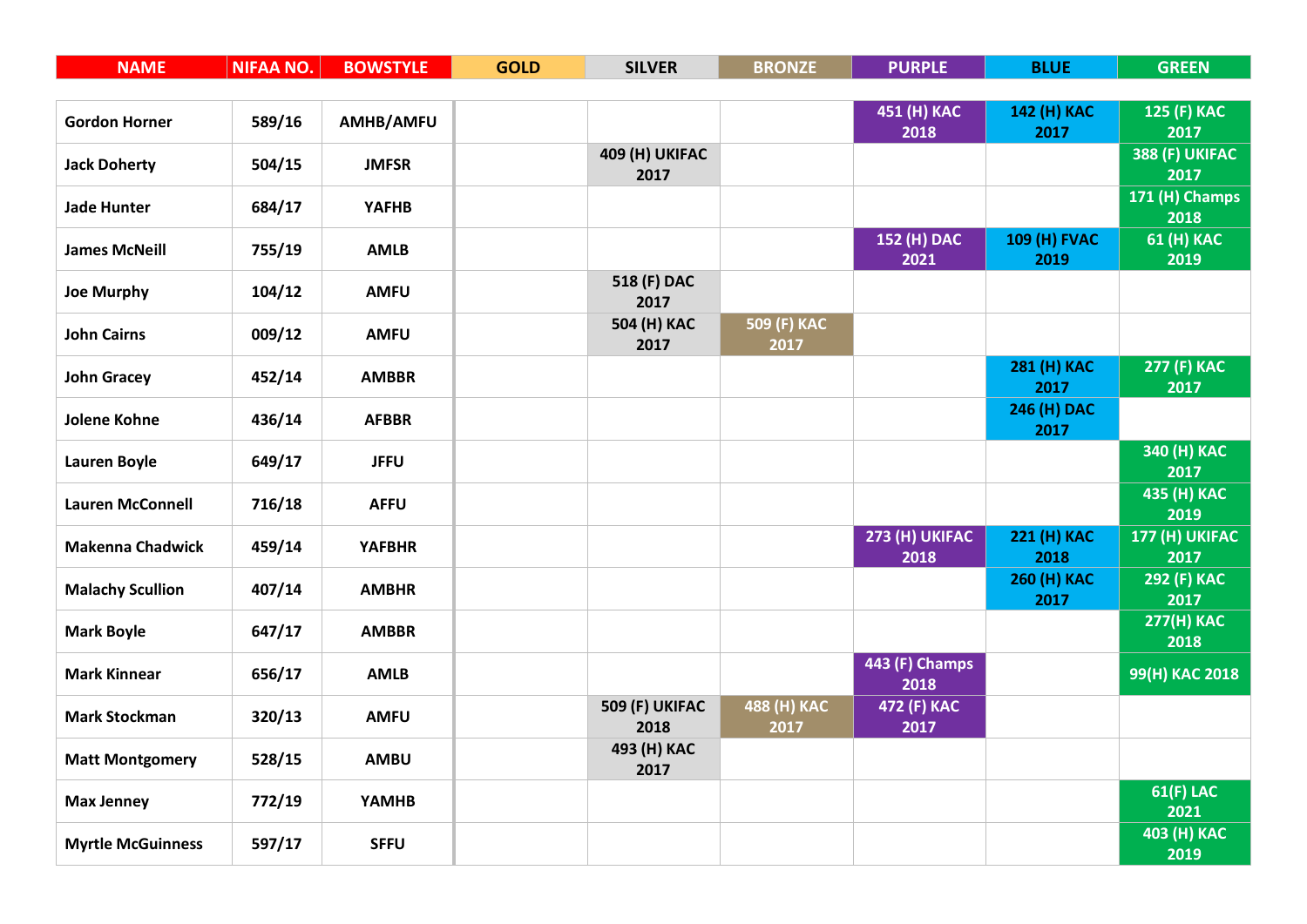| <b>NAME</b>             | <b>NIFAA NO.</b> | <b>BOWSTYLE</b> | <b>GOLD</b> | <b>SILVER</b>  | <b>BRONZE</b>  | <b>PURPLE</b>             | <b>BLUE</b>            | <b>GREEN</b>           |
|-------------------------|------------------|-----------------|-------------|----------------|----------------|---------------------------|------------------------|------------------------|
|                         |                  |                 |             |                |                |                           |                        |                        |
| <b>Noel Campbell</b>    | 532/15           | <b>AMLB</b>     |             |                |                |                           | 136 (H) KAC            | 127 (F) KAC            |
|                         |                  |                 |             |                |                |                           | 2017                   | 2017                   |
| <b>Olivia Boyle</b>     | 648/17           | <b>AFFU</b>     |             |                |                |                           |                        | 402 (H) KAC<br>2018    |
|                         |                  |                 |             |                | 430 (H) UKIFAC | 425 (F) UKIFAC            | 479 (H) Champs         | 480 (F) Champs         |
| <b>Paige Heath</b>      | 096/12           | <b>AFBU</b>     |             |                | 2017           | 2017                      | 2017                   | 2017                   |
| <b>Peter Hamilton</b>   | 278/13           | <b>AMFSR</b>    |             |                |                |                           | 362 (H) UKIFAC         | 380 (F) UKIFAC         |
|                         |                  |                 |             |                |                |                           | 2017                   | 2017                   |
| <b>Philip Molloy</b>    | 526/15           | <b>AMFSR</b>    |             |                |                |                           |                        | 288 (H) KAC            |
|                         |                  |                 |             | 483 (H) KAC    | 453 (F) KAC    |                           |                        | 2017                   |
| <b>Richard Campbell</b> | 160/13           | <b>AMBU</b>     |             | 2017           | 2017           |                           |                        |                        |
|                         |                  |                 |             |                |                |                           |                        | 238 (H) DAC            |
| <b>Richard McClure</b>  | 549/16           | <b>AMBBR</b>    |             |                |                |                           |                        | 2017                   |
| <b>Robbie Stinson</b>   | 599/17           | <b>AMBU</b>     |             | 498 (F) FVAC   | 472 (F) RVAC   | 369 (H) Champs            | 344 (F) Champs         | 326 (F) KAC            |
|                         |                  |                 |             | 2019           | 2018           | 2017                      | 2017                   | 2017                   |
| <b>Robert McArthur</b>  | 294/13           | <b>AMBBR</b>    |             |                |                | 346 (H) KAC<br>2017       | 271 (F) Champs<br>2017 | 205 (F) UKIFAC<br>2017 |
|                         |                  |                 |             |                |                |                           |                        | 251 (F) Champs         |
| <b>Shana McDonald</b>   | 438/14           | <b>AFBBR</b>    |             |                |                |                           |                        | 2017                   |
| <b>Shane Haughian</b>   | 048/13           | <b>AMFU</b>     |             | 512 (H) KAC    | 512 (F) KAC    |                           |                        |                        |
|                         |                  |                 |             | 2017           | 2017           |                           |                        |                        |
| <b>Simon McKelvey</b>   | 081/12           | <b>PMFU</b>     |             | 547 (H) UKIFAC | 549 (F) UKIFAC | <b>549 (H) FVAC</b>       | 544 (F) DAC            | 545 (H) DAC            |
|                         |                  |                 |             | 2018           | 2018           | 2018                      | 2018                   | 2018                   |
| <b>Simon Stock</b>      | 058/12           | <b>VMFU</b>     |             |                |                | <b>422(H) KAC</b><br>2019 |                        |                        |
|                         |                  |                 |             |                |                |                           | 371 (H) KAC            |                        |
| <b>Stephen Hand</b>     | 041/12           | <b>VMFU</b>     |             |                |                |                           | 2017                   | 383(F) KAC 2017        |
| <b>Stuart Letson</b>    | 739/18           | <b>AMBHR</b>    |             |                |                |                           |                        | 187 (F) DAC            |
|                         |                  |                 |             |                |                |                           |                        | 2019                   |
| <b>Susan Agnew</b>      | 615/17           | <b>AFFSR</b>    |             | 461 (H) EFAC   | 453 (H) Champs | 456 (F) Champs<br>2019    | 399 (H) Champs         | 395 (F) Champs<br>2018 |
|                         |                  |                 |             | 2019           | 2019           |                           | 2018                   | <b>209(H) KAC</b>      |
| <b>Thomas Ward</b>      | 666/18           | <b>AMBHR</b>    |             |                |                |                           |                        | 2018                   |
|                         |                  |                 |             |                |                |                           | 466 (H) KAC            | 472 (F) KAC            |
| <b>Wellesley McGown</b> | 003/12           | <b>SMFU</b>     |             |                |                |                           | 2017                   | 2017                   |